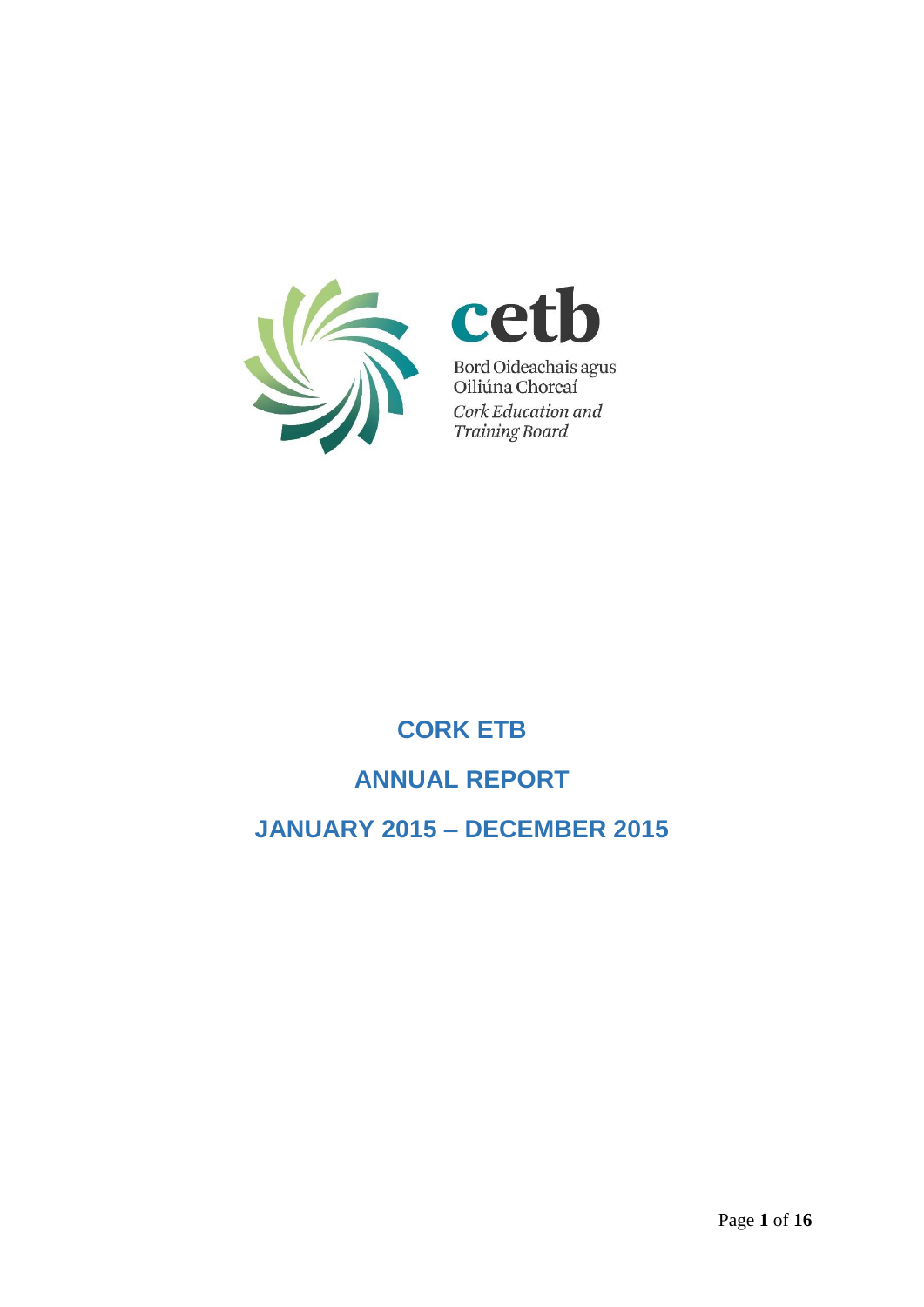### Contents

| ETB <sub>1</sub> |
|------------------|
|                  |
|                  |
|                  |
|                  |
|                  |
|                  |
|                  |
|                  |
|                  |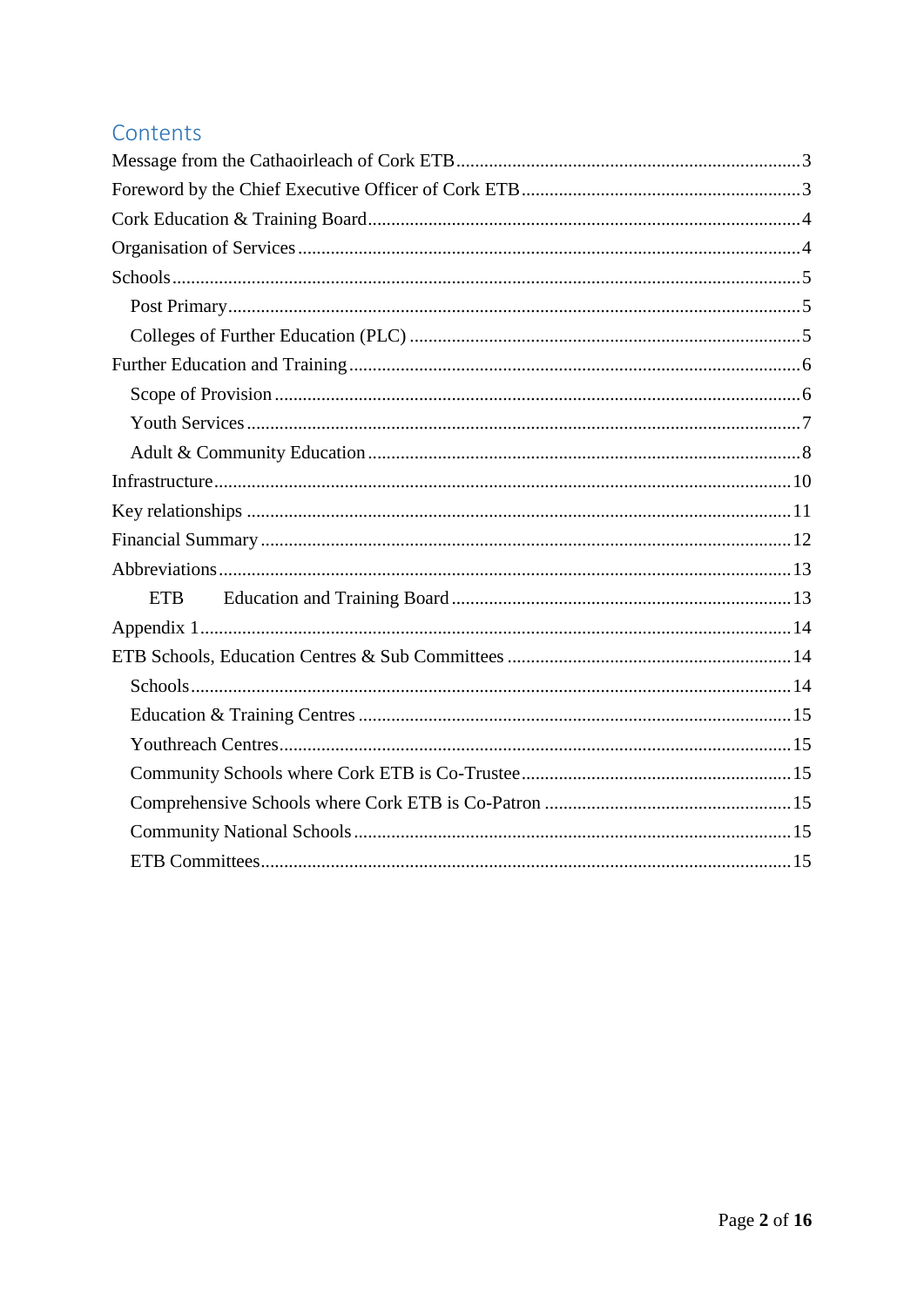### <span id="page-2-0"></span>Message from the Cathaoirleach of Cork ETB

This year for Cork ETB continued to be a year of transition and change. During this reporting period the Board continued to implement the structures as set out in the Education and Training Board Act, 2013 with the establishment of an Audit Committee and a Finance Committee in July 2015. These two Committees are an integral part of the Corporate Governance structure for the Board and their work has proven to be invaluable.

Cork ETB continues the proud tradition of providing a quality service to its learners and the work of amalgamating three organisations into one cohesive organisation continues to proceed. The dedication of staff to learners and in building one organisation is much appreciated by the Board. As Chair, it is important to recognise that challenges will continue to present in respect of the amalgamation of three organisations, however I have confidence in the resilience of the organisation and staff to overcome same.

Cllr. Patrick Gerard Murphy

Chairman, Cork Education and Training Board

### <span id="page-2-1"></span>Foreword by the Chief Executive of Cork ETB

This year has been a year of consolidation of services and provision. As with any organisation that evolves from a merger situation, the cementing of the identity of the new organisation takes time. Notwithstanding this reality, staff continue to embrace the new organisation, the challenges that consolidation brings and deserve huge credit for their cooperation and professionalism during the merger. Corporate Headquarters was firmly established with all staff associated with Head Office functions moving to one location, 21 Lavitts Quay.

Service provision, both academic and administrative, continues to be a feature of the organisation as we continually strive to integrate staff, systems and services to create synergies that will ensure Cork ETB becomes a quality provider of education and training services in Cork. The endeavours of staff to make Cork ETB a provider of choice for learners in Cork, their commitment to our learners as well as to the organisation must be commended.

Mr. Timothy Owens Chief Executive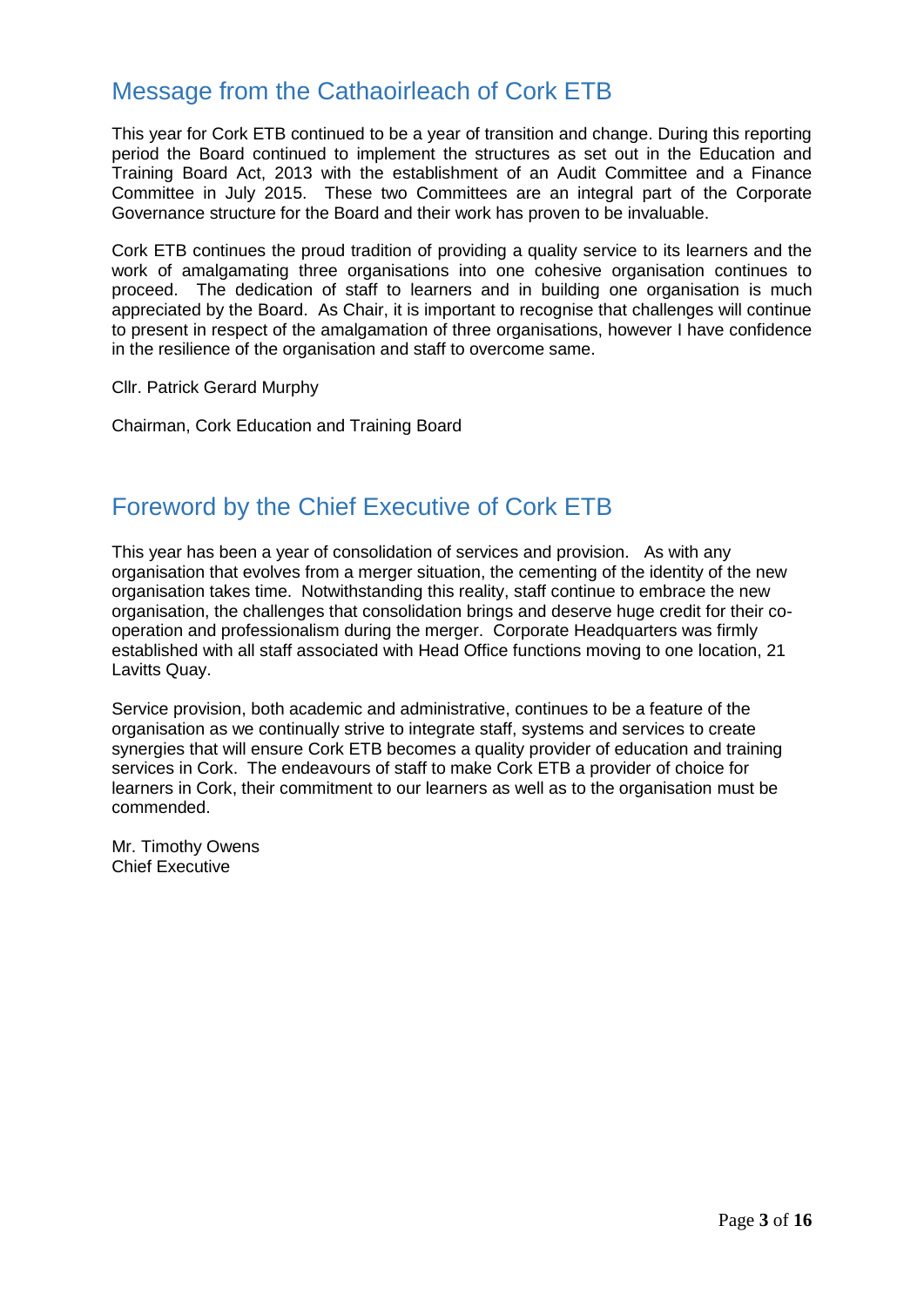### <span id="page-3-0"></span>Cork Education & Training Board

| <b>Title</b> | Name        | Surname    | <b>Title</b> | Name         | Surname         |
|--------------|-------------|------------|--------------|--------------|-----------------|
| Cllr.        | <b>Des</b>  | O'Grady    | Cllr.        | Margaret     | Murphy O'Mahony |
| Cllr.        | Michael     | Hegarty    | Cllr.        | Tim          | <b>Brosnan</b>  |
| Cllr.        | Mary        | Hegarty    | Cllr.        | Mary         | <b>Shields</b>  |
| Cllr.        | Patrick G   | Murphy     | Cllr.        | Chris        | O'Leary         |
| Cllr.        | Christopher | O'Sullivan | Cllr.        | Laura        | McGonigle       |
| Cllr.        | Claire      | Cullinane  | Cllr.        | Padraig      | O'Sullivan      |
| Mr.          | Paudie      | Palmer     | Ms.          | Maura        | Fitzgibbon      |
| Ms.          | Una         | O'Donnell  | Mr.          | Sean         | O'Sullivan      |
| Ms.          | Gillian     | Keating    | Ms.          | <b>Biddy</b> | McDonagh        |
| Rev. Fr.     | Tom         | Deenihan   | Mr.          | Declan       | O'Leary         |
| Ms.          | Mary        | O'Grady    |              |              |                 |

### <span id="page-3-1"></span>Organisation of Services

In 2015 Cork ETB continued the complex work of amalgamating staff, systems and processes. Early in the year all head office staff were located in the Corporate Headquarters of 21 Lavitts Quay. The focus in 2015 was the consolidation of staff into one organisation.

Work continued at national level in respect of amalgamating SOLAS staff and in particular in relation to policies and procedures. Locally Managers continued to work towards integrating staff and to highlight the new organisation. One of the mechanisms utilised was the continued development, roll out and implementation of IT systems.

Some of the IT driven changes during this year were the introduction of on-line payslips for all staff, on line leave requests, on line payment system for parents and an upgraded on line payment system for Colleges / Centres.

With an upgraded CORE operating system, online recruitment was introduced and substantial work was undertaken by Cork ETB to ensure that the system was fit for purpose for the sector. Every aspect of recruitment in Cork ETB was revised and new procedures were implemented following a consultation process with the users of the system.

Nationally the introduction of ETB Finance Shared Services became a reality with interim steps being identified as a phased introduction of e-invoicing. Cork ETB nominated staff to take part in various focus groups to review processes to ensure interim arrangements are fit for purpose. Work on an ETB Payroll Shared Services was also commenced nationally during 2015, Cork ETB provided support and advice as requested into the project office.

The impact of the public sector moratorium in respect of non teaching posts continued to be a challenge for the organisation not only in respect of Head Office but also within the Colleges and Centres.

Cork ETB continues to be committed to the continuous improvement of it services in the context of the Governments Transforming Public Service Programme and in the interest of good corporate governance.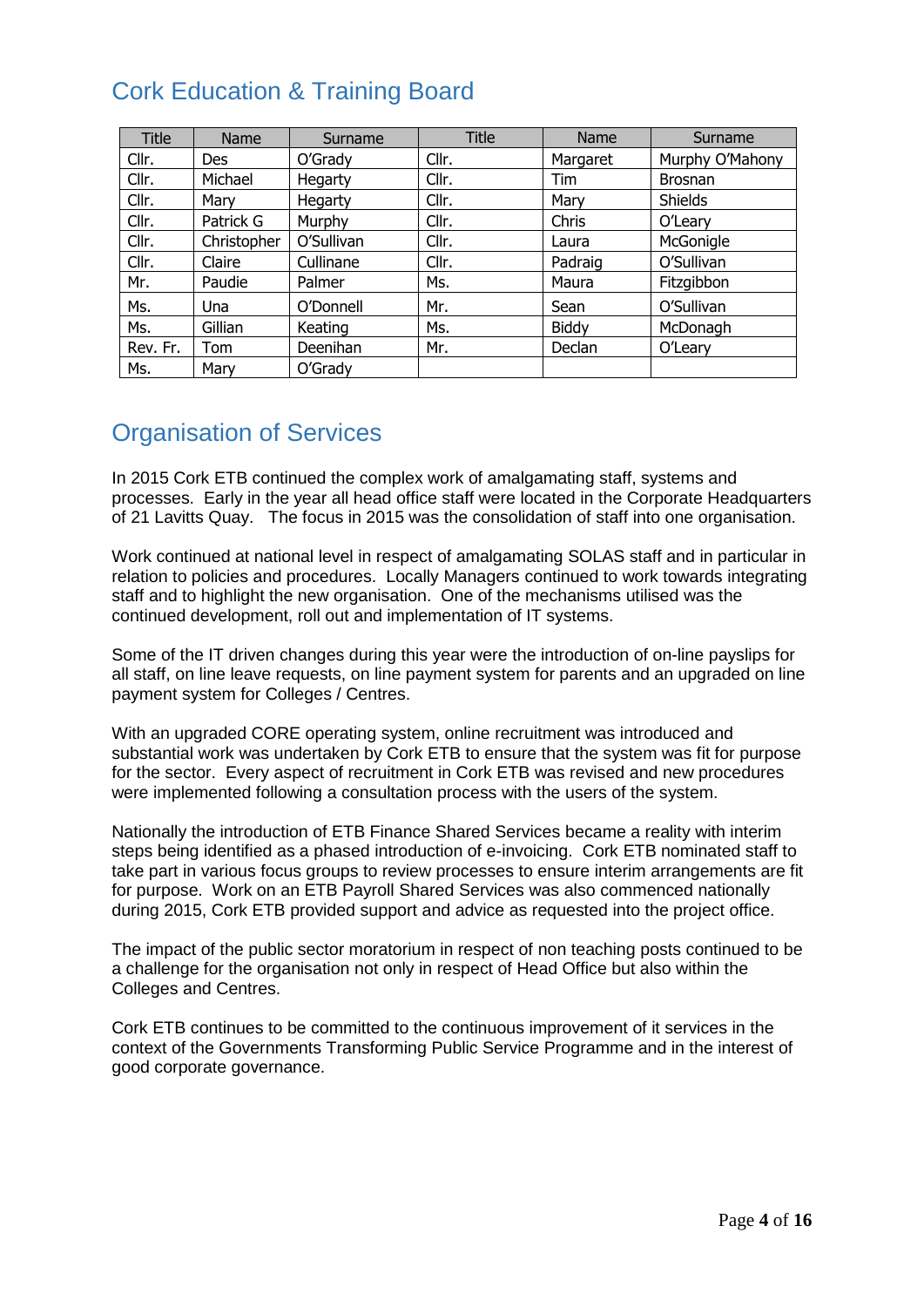### <span id="page-4-0"></span>**Schools**

Cork ETB has 17 recognised Post Primary Colleges under its direction with an additional 11 Designated Post Primary Colleges where there are model agreements in place with the Diocese of Cork & Ross and the Diocese of Cloyne. Included in the 17 Colleges are 3 Colleges of Further Education. Within the recognised post primary colleges there is a total student enrolment of 10,431 post primary pupils and 5,232 learners in further education colleges.

Cork ETB is also co-patron / co-trustee of 12 Community Schools. See appendix 1 for full listing of all Cork ETB Colleges and Centres.

### <span id="page-4-1"></span>Post Primary

During the school year 2013/2014, enrolments in Post Primary Schools continued to increase. In September Cork ETB opened a new school, Gaelcholáiste Charraig Uí Leighin with first year enrolment of 20 students. Cork ETB continued to work towards the closure of Mannix College in Charleville and to work with various stakeholders to ensure an orderly closure would take place in 2016.

Preparations were also commenced for the establishment of Skibbereen Community School which is to be a co-educational post primary school arising from the amalgamation of Rossa College, Mercy Heights Secondary School and St. Fachtna's – De La Salle College. The school is to be under the co-trusteeship of The Diocese of Cork and Ross, the trustees of Mercy Heights and Cork Education and Training Board.

Cork ETB also secured permission to open in September 2016 a new Designated Community College in Carrigtwohill under the co-Patronage of Cork Education and Training Board and the Diocese of Cloyne. The school is a greenfield, co-educational community college, being developed to provide for a planned enrolment of 1,000 students.

### <span id="page-4-2"></span>Colleges of Further Education (PLC)

CETB's Colleges of Further Education have continued to a profile of Post Leaving Certificate courses similar to those delivered in the previous year. While colleges did, wherever possible, adapt and modify courses to meet local labour market and learner needs, the capacity within the ETB to provide for the development and introduction of completely new course was significantly restricted, due to an overall lack of flexibility created by falling enrolments and reductions in the total teacher allocation occasioned by the previous year's fall in enrolments.

Following the formation of CETB, it was considered necessary and desirable to review Post Leaving Certificate provision across the scheme, the nature and locale of its delivery, the strengths and weaknesses in the existing model of provision, and possible ways forward. Through Q2 and Q3 2014, work was undertaken to develop a policy document for presentation to the Board at its November meeting.

Reflecting the principles and strategic goals set out in the " Further Education and Training Strategy 2014–2019" published by SOLAS, the policy document focussed on ensuring that programmes are:

- Of High Quality
- Offer clear progression routes to employment and/or higher education
- Relevant and up to date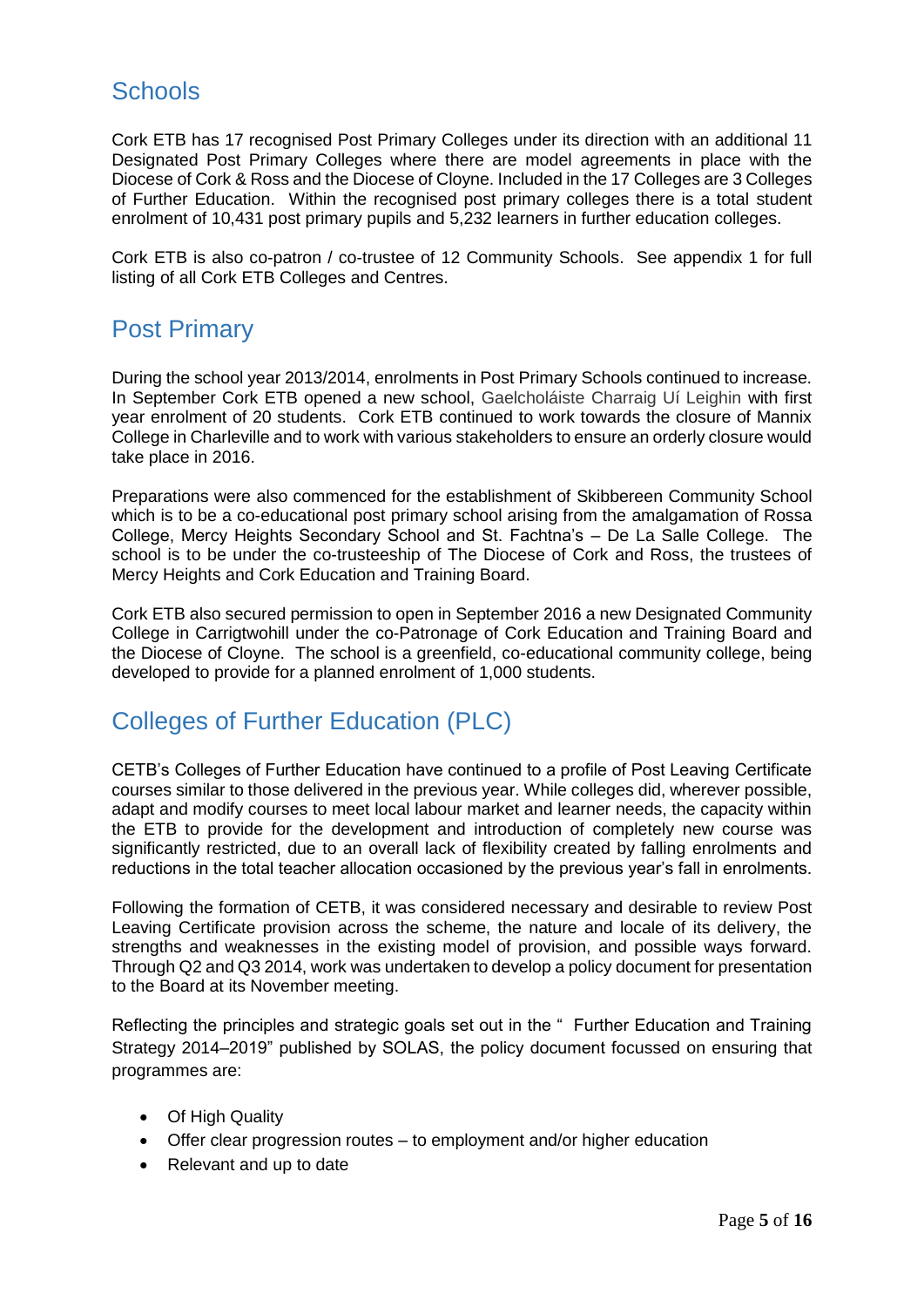The Board welcomed the document and the proposals contained within it, however it counselled against taking actions that would likely lead to the consolidation of all PLC delivery from large areas within the county, leaving these areas without accessible full time education opportunities for school leavers and mature adults wishing to return to education.

Throughout 2015, CETB began to engage with PLC centres to develop and implement aspects of the PLC development policy.

### <span id="page-5-0"></span>Further Education and Training

While the merger of City and County VEC's occurred on 1 July 2013, the assimilation of all SOLAS/FÁS training into CETB occurred on 1 January 2014. With the inclusion of this training function in CETB, the SOLAS Training Centre on Rossa Avenue became the focal point and centre for all training activity across the county. In the months preceding the merger work was ongoing in terms of amalgamation of staff and resources to ensure a smooth transition occurred.

The Further Education and Training Act 2013 transferred responsibility for all training previously provided by FÁS/SOLAS, to the Education and Training Boards, and provided for the development of an integrated Further Education and Training sector. Cork ETB provides a broad range of training programmes through Cork Training Centre and its associated services, designed to meet the training requirements of individuals, both employed and unemployed, and the business and economic needs of employers in the region.

### <span id="page-5-1"></span>Scope of Provision

Cork ETB FET provision offered full and part time courses in wide range of fields to a large and diverse population of adult and post second level learners which are delivered as day and night courses. Programmes include:

- Post Leaving Certificate
- Apprenticeships
- Traineeships
- Vocational Training Opportunities Scheme (VTOS)
- Back to Education Initiative (BTEI),
- Adult Literacy,
- Intensive Adult Basic Education (ITABE)
- Community Education,
- Specific Skills Training
- Youthreach,
- Community Training Centres,
- Local Training Initiatives
- Prison Education Service
- Post Release Prison Service
- Skills for Work
- Co-operation with other institutions

The formation of the ETB's, and the creation of an integrated Further Education and Training sector, with a clear focus on the development and delivery of courses and programmes designed to prepare people for employment and/or further studies has been both a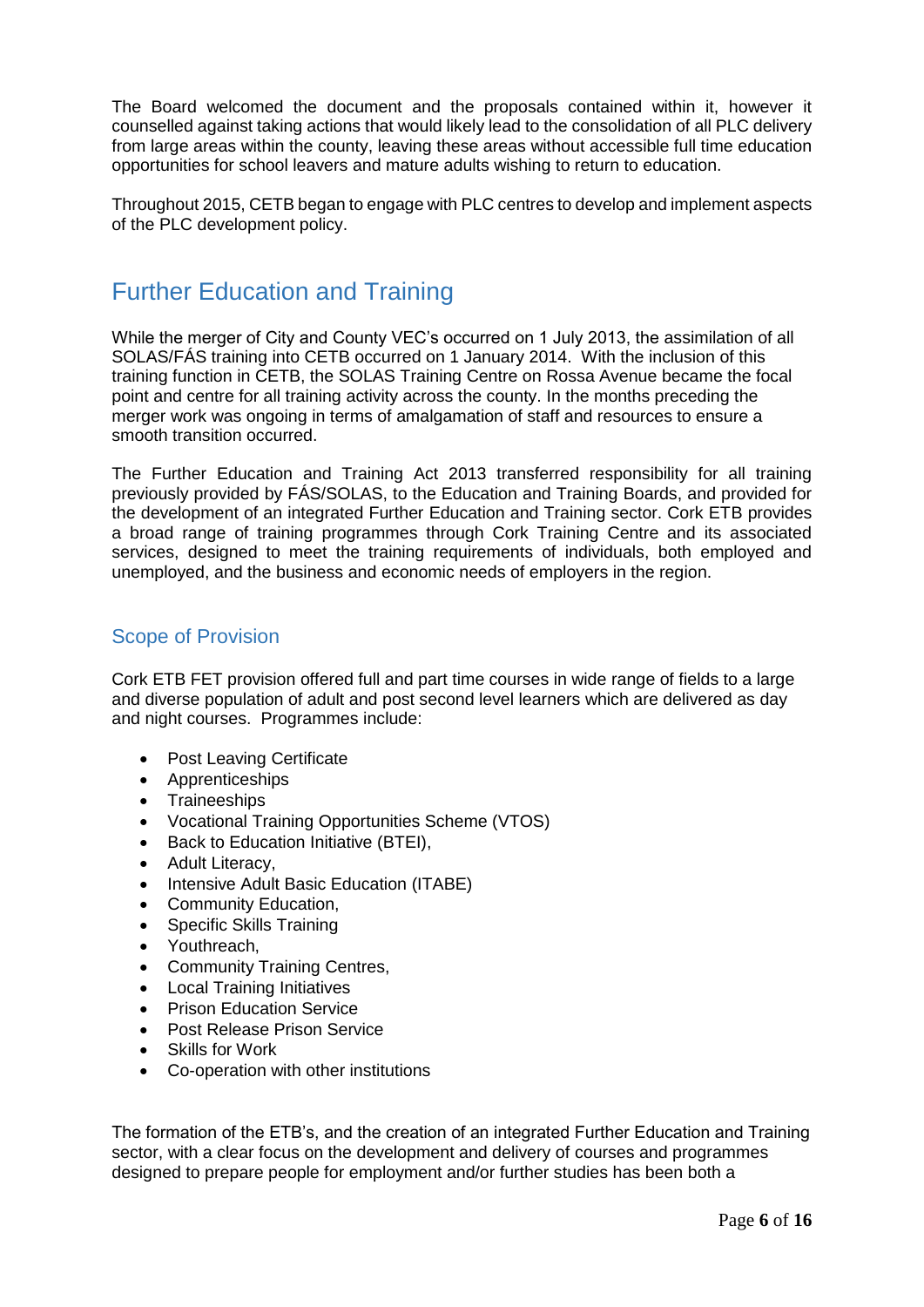challenge and opportunity for CETB. The development of coordinated programmes for programme delivery aimed at minimising duplication, increasing access for individuals, improving relevancy for employers and maintaining and increasing the quality of programmes on offer were all features of CETB's FET service throughout this period.

### Cork Training Centre

In 2015 the economic and employment opportunities continued to improve with an average unemployment rate of 8%. This was the first full year reporting on the SOLAS Funding Allocations Request and Reporting (FARR) system. The FARR system captures quantitative data for planning and reporting purposes.

In 2015 there were 4,505 engaged in training on 242 courses. 3,140 (includes 853 apprentices) undertook full time day courses while another 1635 undertook part time or blended delivered courses. 853 were apprentices undertaking phases 2, 4 and 6. 1,497 of the total 4505 (33%) were unemployed for longer than twelve months. Application rates for courses were, in general, similar to the previous year which would have seen a downward trend over the last 3 years. Changes to economic circumstances, and reductions in financial supports were indicated as being the most significant contributory factor in the underutilisation of allocation.

In addition to training of the unemployed, the management and training of apprentices is also undertaken. 383 apprentices were registered in 2015, a 14% increase on 2014 registrations. 74 (29%) had below leaving certificate education with the remaining 309 (71%) having achieved a Leaving Certificate.

### <span id="page-6-0"></span>Youth Services

Under the 2013 Education and Training Board Act, Cork ETB have legislative functions to Support the provision, coordination, administration and assessment of youth work services in its functional area.

In this regard Cork ETB provide the following services through the Youth Work unit

- Administration of Special Project for Youth & YPSF funding to youth services on behalf of the Department of Children and Youth Affairs in projects in Cork
- Administration of funding to a number of Cork Local Drugs Task Force Projects
- Administration of Youth Club Grant Scheme to small voluntary led youth work groups (not sporting)
- Strategic development of youth services in Cork City & County and co-ordination of youth services across local agencies
- Youth Engagement/Participation –Cork Comhairle na nÓg
- Implementation of National Quality Standards Framework for Youth Work

Cork ETB's primary scheme of youth work grants is made available from the Dept. Children and Youth Affairs, in respect of special out-of-school projects for disadvantaged young people. These schemes are Special Projects for Youth (SPY), Young Peoples Facilities and Services Fund (YPFSF) and Youth Information (YIC). Priority is given to projects in the spheres of special youth work initiatives, young homeless people, young substance abusers and young travellers. Grants are allocated to organisations and groups for specific projects which seek to address the needs of young people who are disadvantaged, due to a combination of all or some of the following factors: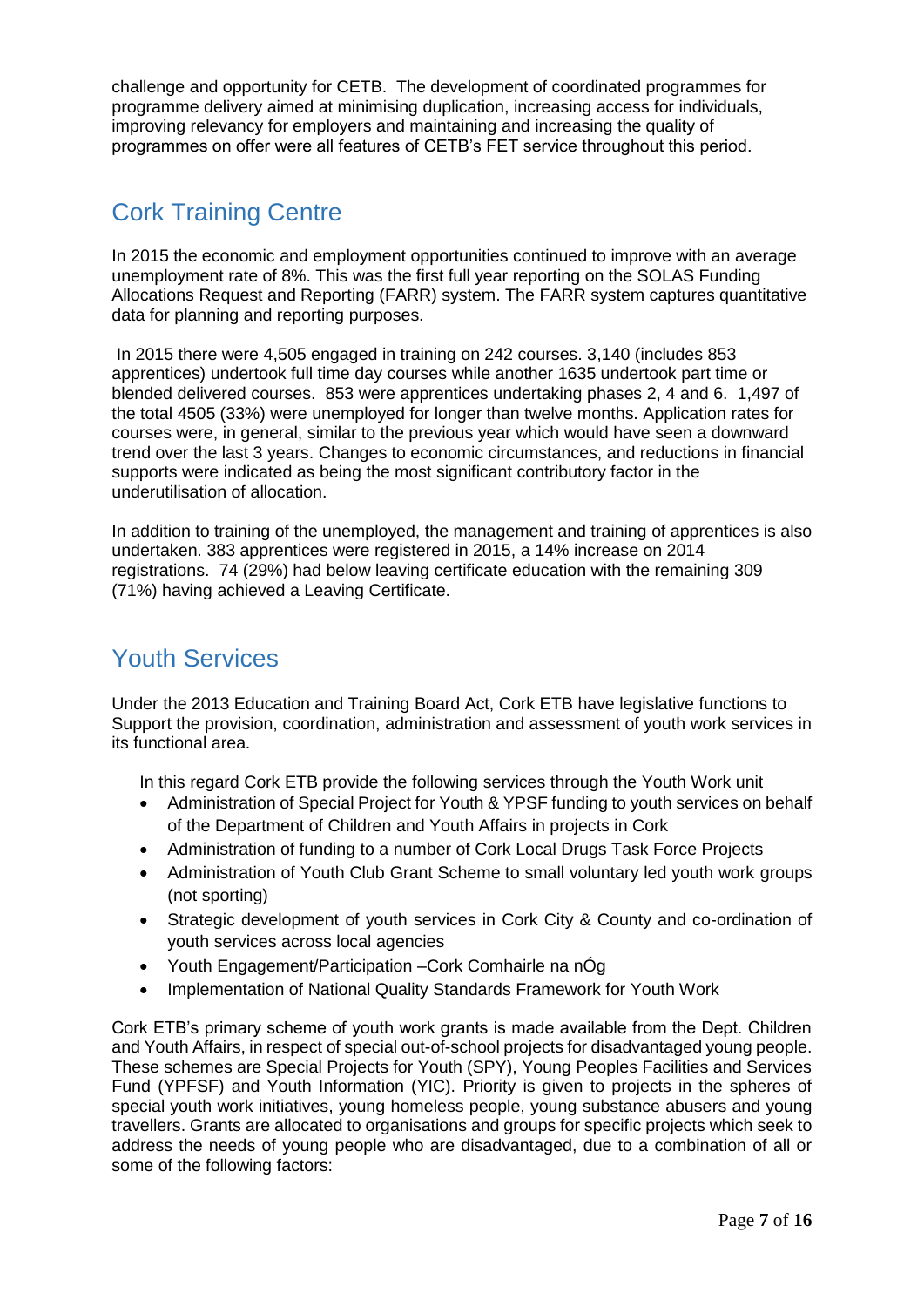- high youth population
- youth unemployment
- dependence on social welfare/unemployment assistance<br>• social isolation
- social isolation
- drug/substance abuse
- homelessness (including temporary homelessness)
- problems of juvenile crime, vandalism and truancy
- gap in mainline youth services
- Inadequate take-up of ordinary educational opportunities.

The grant-aided youth work initiatives aim to facilitate the personal and social development of participants to realise their potential and in particular to equip them with the knowledge, skills and attitudes necessary for their appropriate integration in society. In addition, they present opportunities for young people to undertake actions corresponding to their own aspirations and to assume responsibilities within their local communities.

### <span id="page-7-0"></span>Adult & Community Education

Cork ETB provides a wide variety of certified and uncertified programmes on a part-time and full-time basis to a large population in Cork City and County. In 2015, upwards on 18,000 people availed of this particular route to access transfer and progress within Education. Courses were developed and delivered in our own established centres and in outreach centres throughout the area. We strive to devise innovative and attainable programmes leading to further progression in education and training or employment. These programmes are flexible and varied in terms of delivery and content.

Proposed programmes are planned in association with networks and stakeholders and in response to reports on employment opportunities in each area. We aim to attract the learners into education and training, upskill them to level 4/5 on the Framework, and through our Guidance Service inform them and encourage them to progress to further education and training or into the labour market.

#### **Community Education**

Community Education is generally delivered in partnership with community organisations to provide locally based learning opportunities. The aim is to build on the capacity of local communities to engage in developing responses to educational and structural disadvantage. Community Education classes are generally unaccredited and work on pre-development work with groups with the aim of progressing to other certified programmes within the ETB. In total 86 different types of courses ran in 2015.

"Taster programmes" are run through the Community Education Programme and these lead to initial engagement with hard to reach groups in the community. Back To Education courses are developed as a follow up and many participants from the Taster courses progress onto these programmes.

#### **Back To Education Initiative**

CETB BTEI focuses on offering an integrated Adult Education and Training Service, with accreditation from Levels 1-5, on the National Framework of Qualifications. BTEI already encompasses the vision and the mission of FET.

BTEI programmes are present in all of the main City areas, almost every major urban centre in the county and many rural areas. The aim of BTEI programmes is to offer high quality,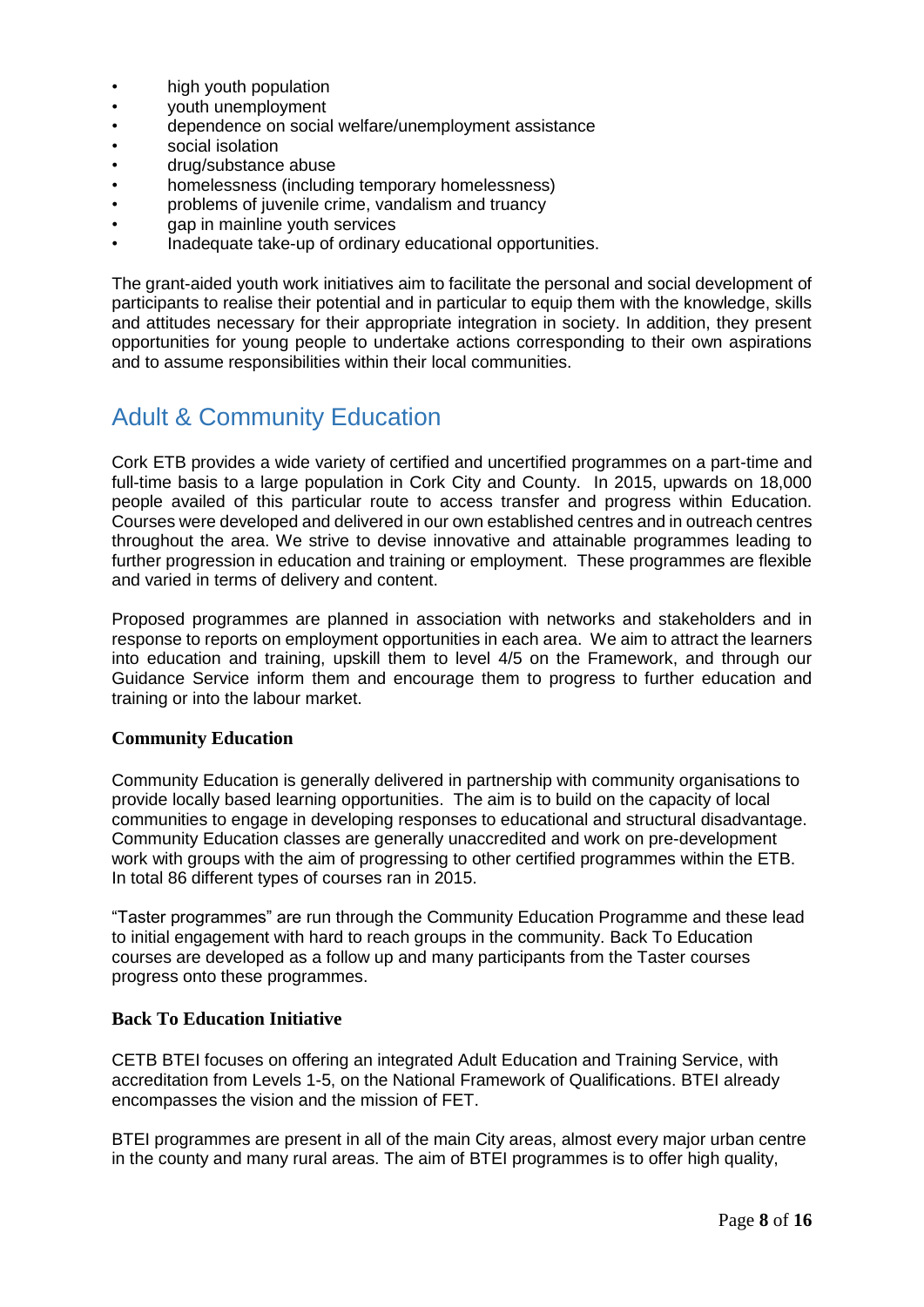more accessible and flexible education programmes and supports suited to the identified needs of the individual.

In 2015 we moved towards a majority provision of Level 3 and 4 programmes with a smaller number of programmes offered at level 2 and Part-Time Level 5. Adult Literacy service operated on an integrated basis within all the programmes, the integration of key competencies at Level 3 and 4 provided learners with a firm foundation to progression to higher levels.

#### **Literacy**

CETB Literacy service delivers a wide variety of programmes aimed at improving reading, writing, numeracy and ICT skills for adults who wish to improve their competencies and enhance their functional participation in personal, social and economic life. Programmes offered are varied and flexible and range from 1:1 volunteer support to intensive group tuition and certification. Focus is on learning outcomes at NQF levels 1-3.

Through the Skills for Work Programme the literacy service delivers programmes aimed at raising the competency level of employees with low levels of educational qualifications, enhance essential IT skills enabling employees to cope with frequent and ongoing changes in work practices.

The Family Learning Programme gives vital supports to parents whose own education has been limited, helping to break down barriers between learning in different contexts. ESOL tuition is provided up to NQF Level 3 and priority is given to asylum seekers and low income EU immigrant or migrant workers.

Adult Literacy students with support from the Guidance service progressed to the following; Group Literacy, VTOS, BTEI, Training/Apprenticeship and Full-time/Part-time employment,

#### **CETB Adult Guidance**

The Cork ETB guidance service offers free, impartial, confidential, information, advice and guidance on educational options in the area. The aim of the guidance service is to facilitate learners to make informed decisions about accessing education and training, transferring within and progressing from Cork ETB.

Cork ETB Adult Guidance Service provides support to current ETB adult learners who do not have existing access to guidance and to unemployed adults who want to up skill or retrain but whose qualifications are less than FETAC Level 6. An outreach guidance counselling services for adults in Adult Education Centres across Cork City and County has been developed.

The Adult Guidance Service worked in partnership with other agencies and groups to establish the profile of the Service, making it an integral part of the support infrastructure for adult learning in Cork ETB.

#### **Youthreach**

There are currently 11 Youthreach Centres under the aegis of the Cork Education & Training Board. Programmes operate five days per week throughout the academic year. A summer Programme is also provided focusing on the personal and social development of the student. The Youthreach sector already encompasses the vision and mission of the Cork ETB and operates according to its guiding principles.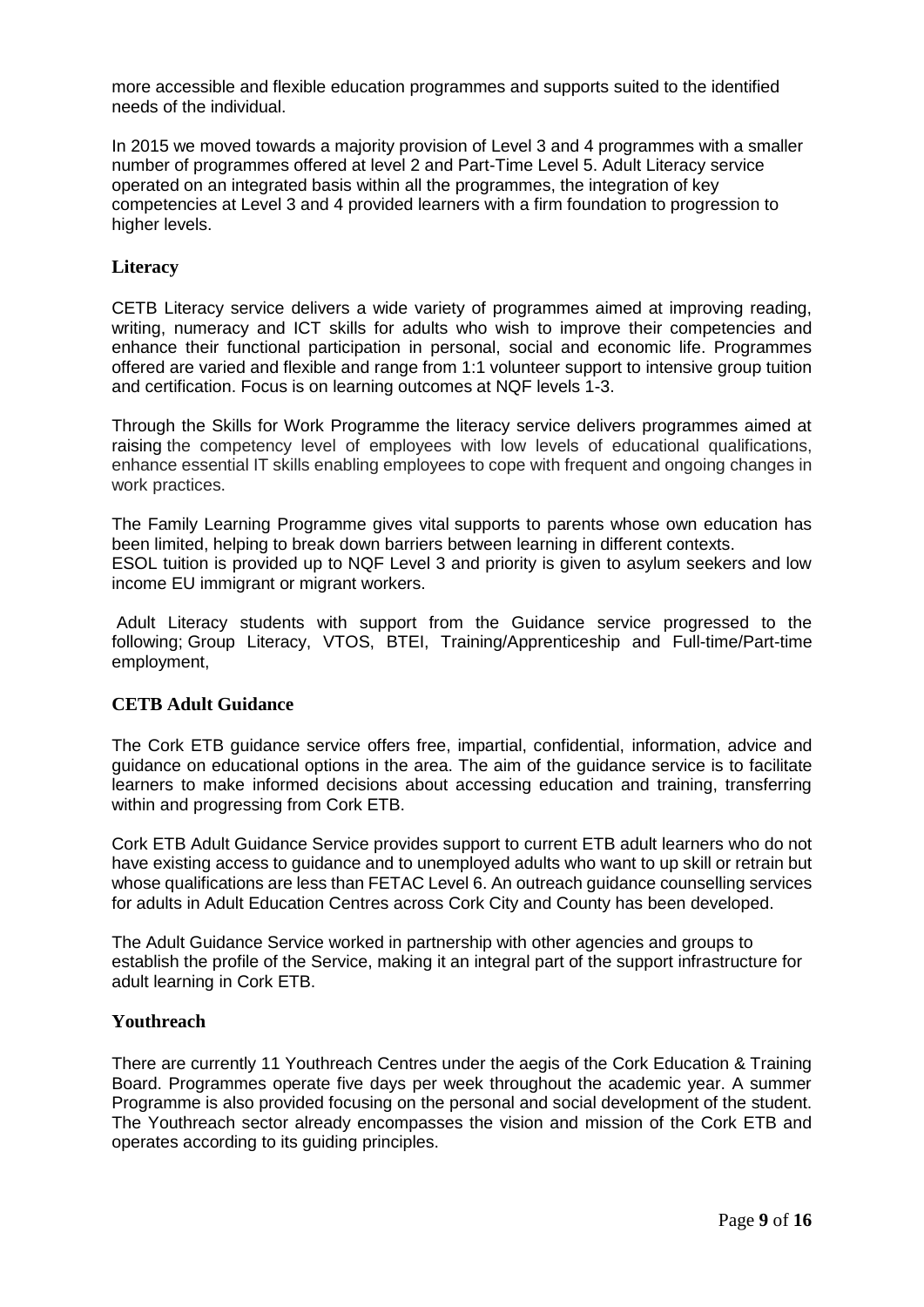There is a policy of continuous enrolment allowing programmes to remain responsive to the needs of applicants. Centres employ principles of youth work, diverse teaching styles and pedagogical approaches to maximise the benefits for students.

The Youthreach sector continues to focus on recruitment of early school leavers into our centres. This occurred through engagement and consultation with post-primary schools, youth agencies, NEWB, JLOs, DSP personnel, Tusla, Probation workers, CAMHs, etc.

In order to consolidate outcomes achieved to date a **Board of Youthreach Coordinators** was established to implement and promote agreed strategies and policies. This enabled a CETB approach to recruitment, admissions, services provided, and progression within the Youthreach sector.

The Board of Coordinators designed a **new Curriculum Development Working Document** which was presented to staff in September. This focused on the teaching and measurement of Soft Skills (Dr. Mary Gordon) and a direct outcome will be an improvement in attendance and participation within the sector. All centres have agreed to implement the new pilot programme commencing with staff training in September.

### <span id="page-9-0"></span>**Infrastructure**

#### **Administrative Offices**

With the consent of the Department of Education & Skills, the lease in respect of the Administrative Offices at Yeat's House, Ballincollig, Co. Cork, was terminated by Cork ETB on the 1st May 2015 and additional office accommodation on the ground floor at 21 Lavitt's Quay was leased from the 15<sup>th</sup> March 2015. Fit-out of the ground floor and refurbishment works on the existing two floors at Lavitt's Quay were carried out. This was agreed in order to facilitate all Cork ETB administrative staff being accommodated in the one building at 21 Lavitt's Quay. Staff moved into the one building from May 2015.

#### **Major Building Projects**

#### **Major Building Projects – at construction stage**

| Coláiste an Chraoibhin, Fermoy           | <b>Major Extension</b> |
|------------------------------------------|------------------------|
| Coláiste Mhuire, Buttevant               | New College            |
| <b>Glanmire Community College</b>        | <b>Major Extension</b> |
| St. Colman's Community College, Midleton | <b>Major Extension</b> |

#### **Major Building Projects – at planning stage**

Carrigaline Education Campus New 3 School Campus Clonakilty Community College Major Extension Davis College, Mallow Major Extension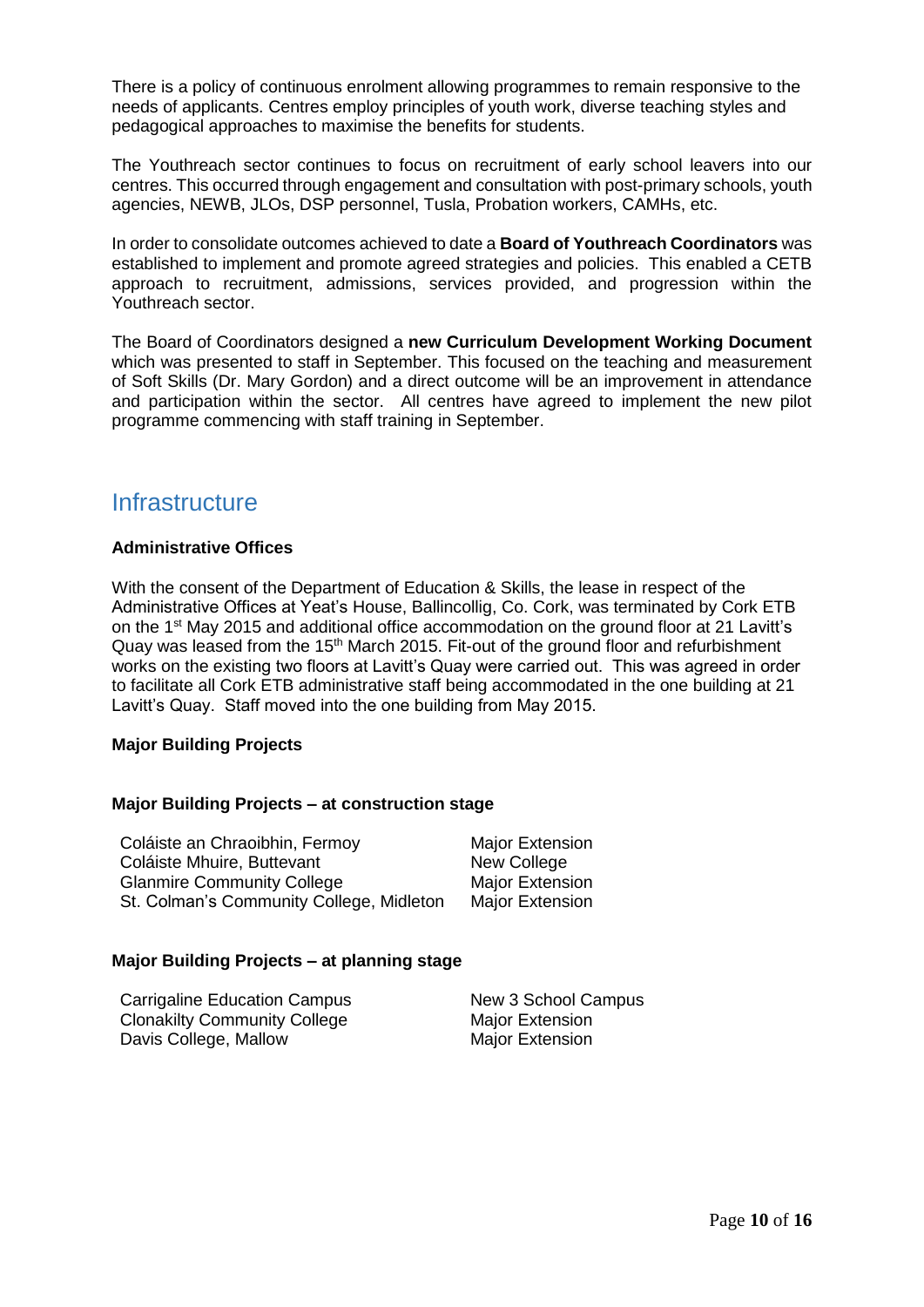#### **Minor Building Projects**

#### **Additional Accommodation – at construction stage**

Coláiste Treasa, Kanturk 1 General Classroom Schull Community College 2 General Classrooms Scoil Mhuire, Ballingeary **Science Laboratory** Science Laboratory

St. Brogan's College, Bandon ASD (Autism Spectrum Disorder) Unit

#### **Additional Accommodation – at planning stage**

| Bishop McEgan College, Macroom |  |
|--------------------------------|--|
|--------------------------------|--|

ASD (Autism Spectrum Disorder) Unit

#### **Refurbishments of schools/colleges and centres - at construction stage**

Administrative Offices, 21 Lavitt's Quay Fit-out and Refurbishment Coláiste Daibhéid, Sawmill Street Ceiling Repairs due to leak Cork Training Centre **Roof Repairs** Mannix College, Charleville **Replacement of Windows** Nagle Community College, Mahon Roof Repairs Schull Community College Disability Access/Toilets St. Brogan's College, Bandon Disability Access/Toilets St. Colman's Community College, Midleton Renovation of Gutters and Fascia St. Kevin's School (Cork YEP) Replacement of Windows Terence McSwiney Community College Renovation of Gutters and Fascia Terence McSwiney Community College Misc Renovations

#### **Refurbishments of schools/colleges and centres - at planning stage**

| Coláiste an Chraoibhín, Fermoy                    | Replacement of Windows & Doors |
|---------------------------------------------------|--------------------------------|
| Scoil Mhuire, Ballingeary                         | <b>Roof Repairs</b>            |
| St. Aidan's Community College, Dublin Hill        | <b>Replacement of Windows</b>  |
| St. Brogan's College, Bandon                      | Replacement of Windows & Doors |
| St. John's Church Building (St John's New Toilets |                                |
| Central College Campus)                           |                                |

### <span id="page-10-0"></span>Key relationships

Cork ETB values the links that have been made with major stakeholders in the public and private sector. To this end the ETB consults, engages and collaborates with a wide range of public bodies and providers of education and training. Cork ETB works closely with both City and County Councils and has entered into partnership arrangements on a number of initiatives such as Music Generation, Lifelong Learning Festival. The ETB also works closely with the Local Community Development Committees, Local Partnership Committees as well having representation on the Governing Bodies of University College Cork and Cork Institute of Technology.

In addition, Cork ETB is the co-patron of 12 Community/Comprehensive schools in Cork with the land and properties of these schools vested in the Board. Cork ETB also has 11 Designated Community Colleges which operate in partnership with a number of religious cotrustees/patrons, notably the Diocese of Cork & Ross and the Diocese of Cloyne,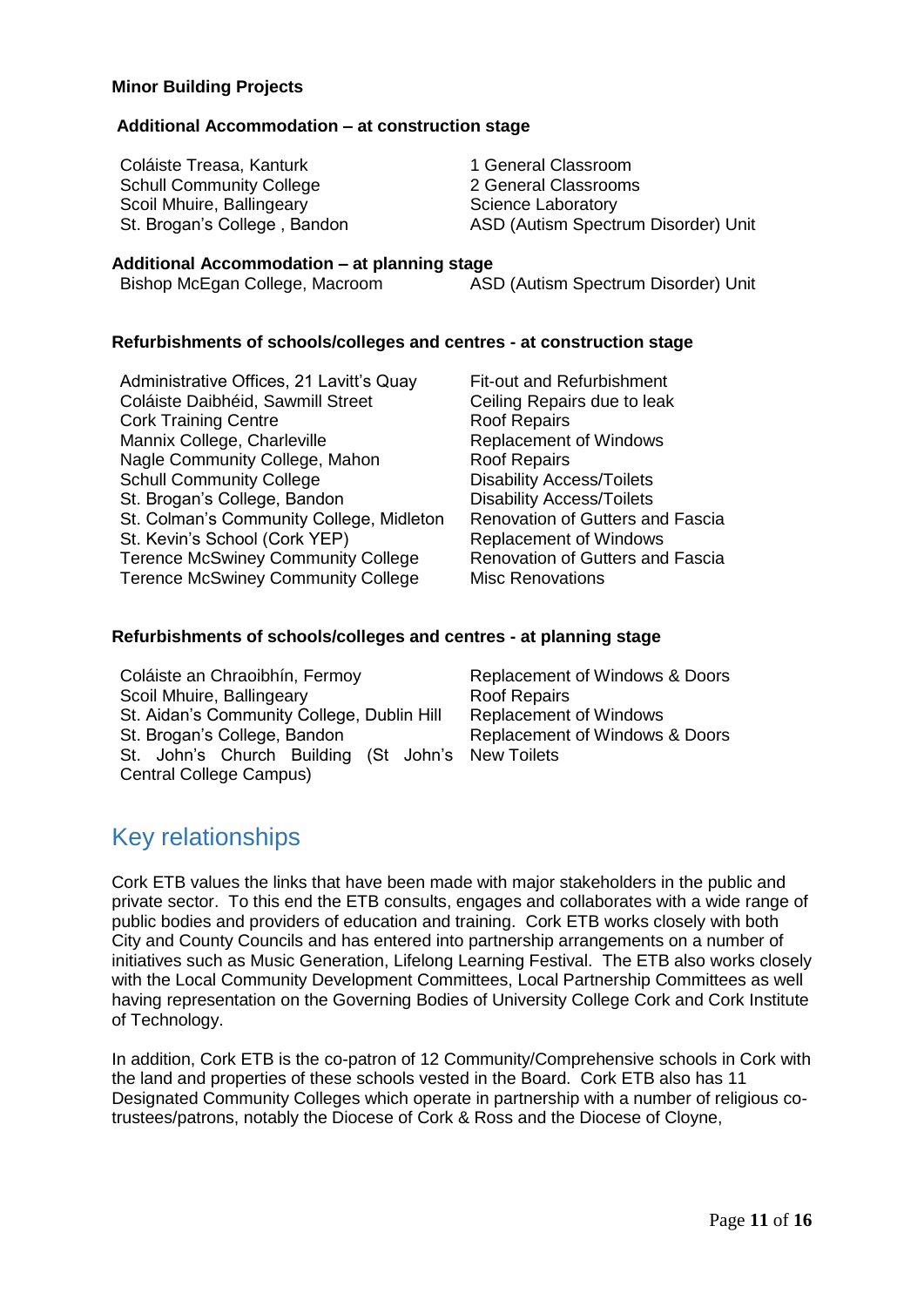During the year, Cork ETB co-operated with a large number of other organisations and institutions through the provision of teaching hours or financial assistance. Such organisations include the Prison Service, Foróige, Community Training Workshops.

Cork ETB also values and continues to develop links with industry in Cork to ensure that the provision of Further Education and Training services are appropriate to the needs of the various industrial sectors to ensure our students are in a position to obtain relevant and meaningful employment

### <span id="page-11-0"></span>Financial Summary

Cork ETB is funded primarily by the Department of Education and Skills (DES) for the delivery of its second level and SOLAS and DES for Further Education and Training programmes. In 2013/2014, funding for particular projects was also provided by other Government Departments and Agencies including:

- Department of Community, Equality and Gaeltacht Affairs
- Department of Social and Family Affairs
- Office of the Minister for Children and Youth Affairs
- Department of Enterprise, Trade and Innovation
- European Union.

Funds are also raised through charges for services such as tuition fees, rent of rooms and activities at local level. The Board's receipts for 2015 were €182,497,558. Cork ETB is audited annually by the Comptroller and Auditor General (C&AG) who presents a report on the Board's financial stewardship to the Oireachtas. Of the total receipts last year, €15,670,208 was in respect of the Capital programme. Appendix 2 contains the annual output statement.

I also confirm as Chairman, that Cork Education and Training Board are responsible for the keeping of accounts and confirm that Cork ETB is fully compliant with its obligations under revenue legislation.

Signed: The Contract of the Contract of Contract of Contract Oriental Date:

Cllr. Patrick Gerard Murphy Chairman, Cork Education and Training Board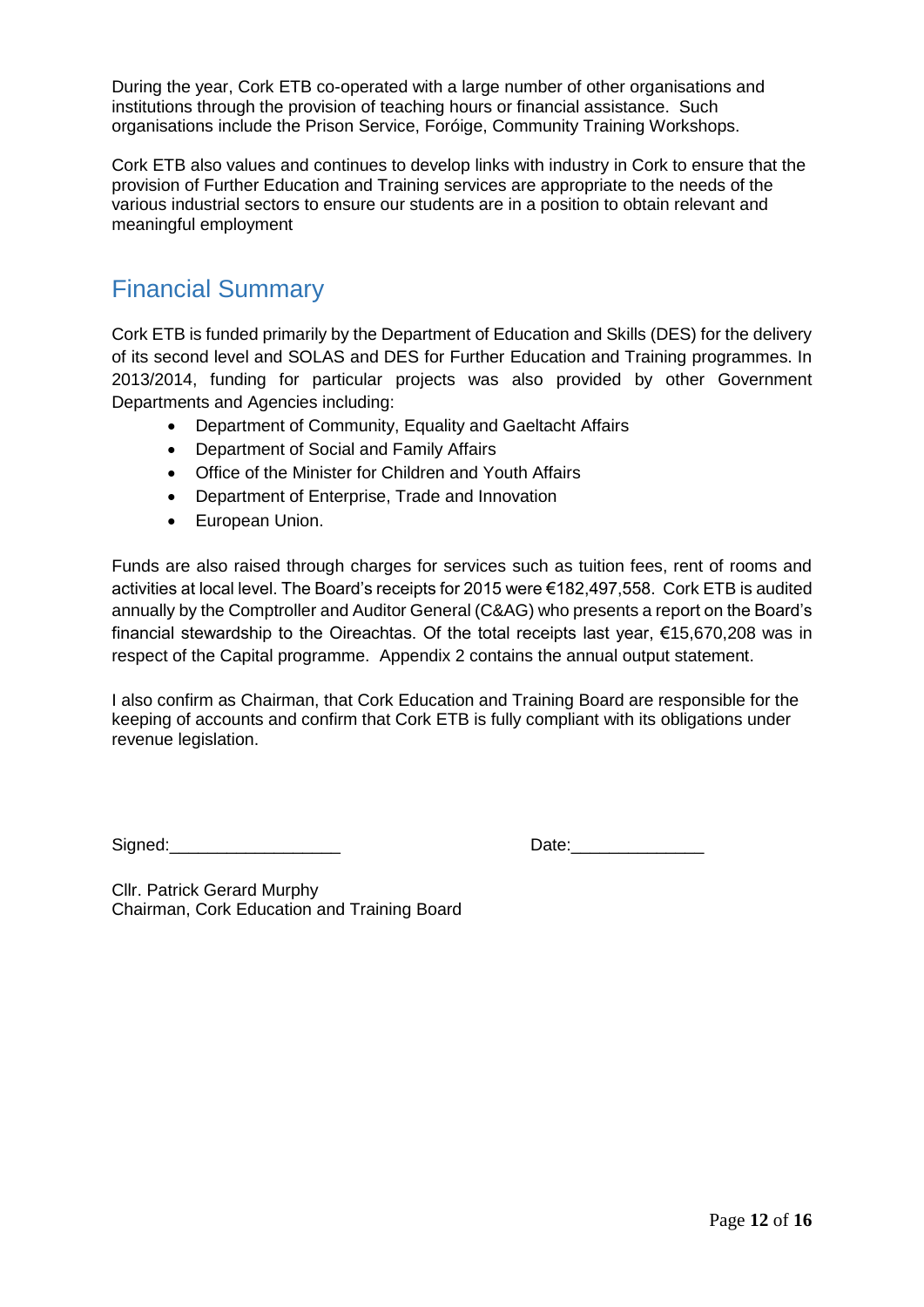# <span id="page-12-0"></span>Abbreviations

<span id="page-12-1"></span>

| <b>AEGC</b>  | <b>Adult Educational Guidance Counsellor</b>         |
|--------------|------------------------------------------------------|
| <b>AES</b>   | <b>Adult Education Service</b>                       |
| <b>BTEI</b>  | <b>Back to Education Initiative</b>                  |
| C&AG         | <b>Comptroller and Auditor General</b>               |
| cc           | <b>Community College</b>                             |
| <b>CEO</b>   | <b>Chief Executive Officer</b>                       |
| <b>CPD</b>   | <b>Continuing Professional Development</b>           |
| <b>DEIS</b>  | Delivering Equality of Opportunity in Schools        |
| <b>DES</b>   | Department of Education and Skills                   |
| <b>FET</b>   | <b>Further Education and Training</b>                |
| <b>ICT</b>   | <b>Information Communications Technology</b>         |
| IT           | <b>Information Technology</b>                        |
| <b>ITABE</b> | <b>Intensive Tuition in Adult Basic Education</b>    |
| <b>LCA</b>   | Leaving Certificate Applied                          |
| <b>NCCA</b>  | National Council for Curriculum and Assessment       |
| <b>PDST</b>  | <b>Professional Development Service for Teachers</b> |
| <b>PLC</b>   | <b>Post Leaving Certificate</b>                      |
| QA           | <b>Quality Assurance</b>                             |
| <b>SOLAS</b> | Seirbhísí Oideachais Leanúnaigh agus Scileanna       |
| <b>ETB</b>   | <b>Education and Training Board</b>                  |
| <b>VTOS</b>  | <b>Vocational Training Opportunities Scheme</b>      |
| <b>VEC</b>   | <b>Vocational Education Committee</b>                |
|              |                                                      |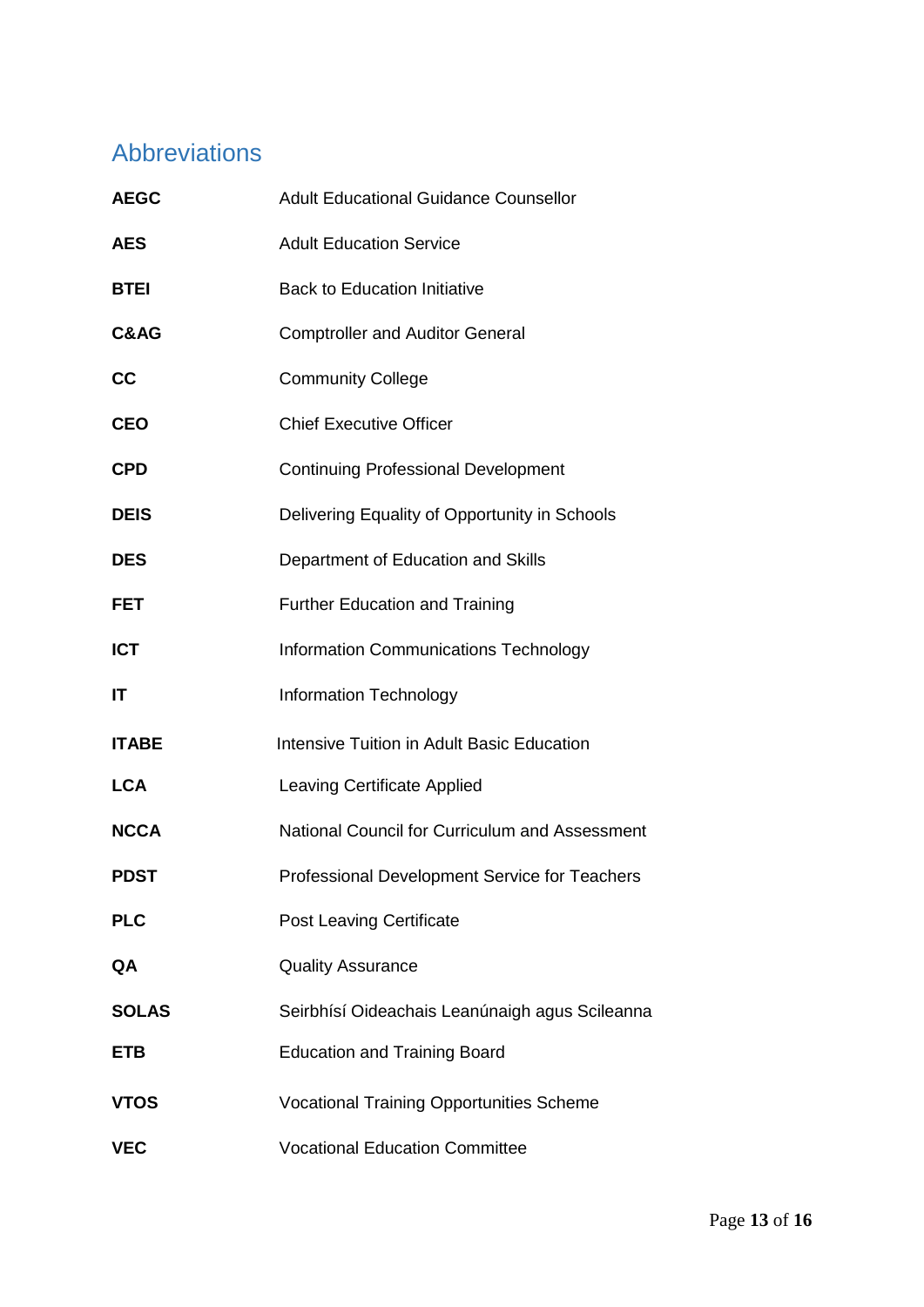# <span id="page-13-0"></span>Appendix 1

# <span id="page-13-1"></span>ETB Schools, Education Centres & Sub Committees

### <span id="page-13-2"></span>**Schools**

| <b>Name</b>                                                | <b>Enrolment</b> | <b>Name</b>                                           | <b>Enrolment</b> |  |
|------------------------------------------------------------|------------------|-------------------------------------------------------|------------------|--|
| <b>Post Primary Colleges</b>                               |                  |                                                       |                  |  |
| Carrignafoy College, Cobh                                  | 259              | <b>**Clonakilty Community</b><br>College              | 583              |  |
| <i>**</i> Coachford Community College                      | 592              | Colaiste an Chraoibhin,<br>Fermoy                     | 556              |  |
| Colaiste Dáibhéid, Corcaigh                                | 232              | **Coláiste Pobail Bheanntraí                          | 693              |  |
| ** Colaiste Choilm, Ballincollig                           | 1377             | McEgan College, Macroom                               | 269              |  |
| <b>**Coláiste Ghobnatán,</b><br><b>Baile Bhuirne</b>       | 209              | **Coláiste Pobail Naomh<br>Mhuire (Buttevant)         | 247              |  |
| Coláiste Treasa, Kanturk                                   | 504              | Davis College, Mallow                                 | 1174             |  |
| ** Glanmire Community College                              | 981              | Mannix College, Charleville                           | 29               |  |
| **Gaelcholáiste Carrigaline                                | 20               | Scoil Mhuire, Ballingeary                             | 107              |  |
| <b>Terence McSwiney Community</b><br>College, Knocknaheeny | 277              | **Maria Immaculate<br>Community College,<br>Dunmanway | 502              |  |
| **Nagle Community College,<br>Mahon                        | 179              | Rossa College, Skibbereen                             | 250              |  |
| ** St. Aidan's Community<br>College, Dublin Hill           | 560              | St. Fanahan's College,<br><b>Mitchelstown</b>         | 294              |  |
| St. Brogan's College, Bandon                               | 690              | St. Colman's College,<br>Midleton                     | 788              |  |
| ** Schull Community College                                | 441              |                                                       |                  |  |
| <b>Post Leaving Certificate Colleges</b>                   |                  |                                                       |                  |  |
| St. Johns Central College, City<br>Centre                  | 1168             | Colaiste Stiofan Naofa,<br><b>Tramore Road</b>        | 777              |  |
| <b>Cork College of Commerce</b>                            | 1945             |                                                       |                  |  |

\*\*These colleges are Designated Community Colleges; a Model Agreement is in existence between Cork ETB and either the Diocese of Cork & Ross or the Diocese of Cloyne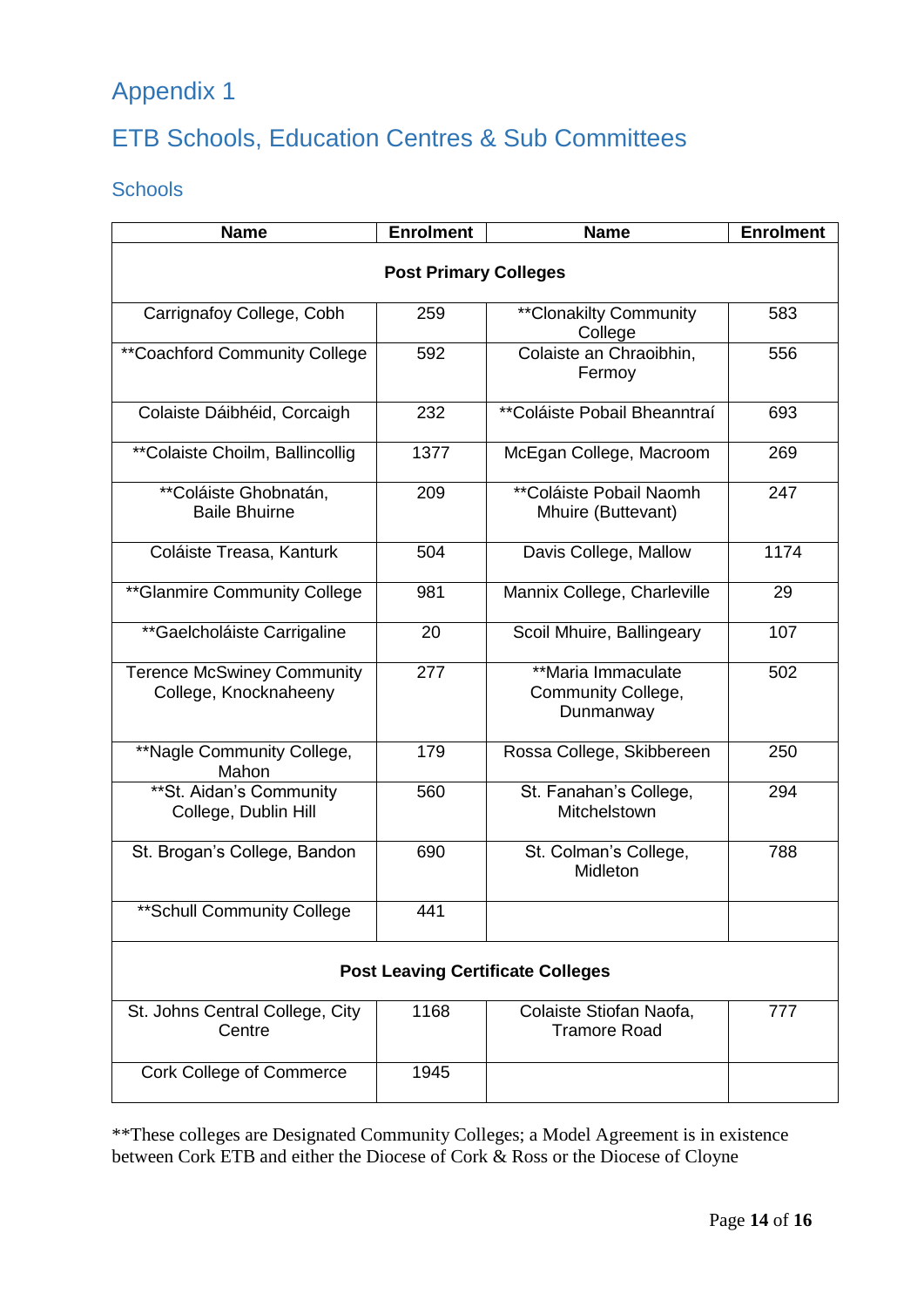### <span id="page-14-0"></span>Education & Training Centres

Cork City Learning Support Services Cork Training Centre, Rossa Avenue Training Centre, Carrigaline

### <span id="page-14-1"></span>Youthreach Centres

| <b>Ballincollig</b> | <b>Bandon</b> | <b>Bantry</b> |
|---------------------|---------------|---------------|
| Dean Street         | Fermov        | Glen          |
| Knocknaheeny        | Macroom       | Mahon         |
| Mallow              | Youghal       |               |

#### <span id="page-14-2"></span>Community Schools where Cork ETB is Co-Trustee

Carrigaline Community School Millstreet Community School Pobailscoil na Trionóide, Youghal Kinsale Community School Douglas Community School Mayfield Community School Bishopstown Community School Ballincollig Community School

Beara Community School St. Peter's Community School, Passage West

### <span id="page-14-3"></span>Comprehensive Schools where Cork ETB is Co-Patron

Ashton Comprehensive School Boherbue Comprehensive School

#### <span id="page-14-4"></span>Community National Schools

Cork Education & Training Board is Co-Patron to two Community National Schools. These are Scoil Chlíodhna, Carrigtwohill and Scoil Aonghusa, Mallow.

#### <span id="page-14-5"></span>ETB Committees

Finance Committee Audit Committee Youth Committee